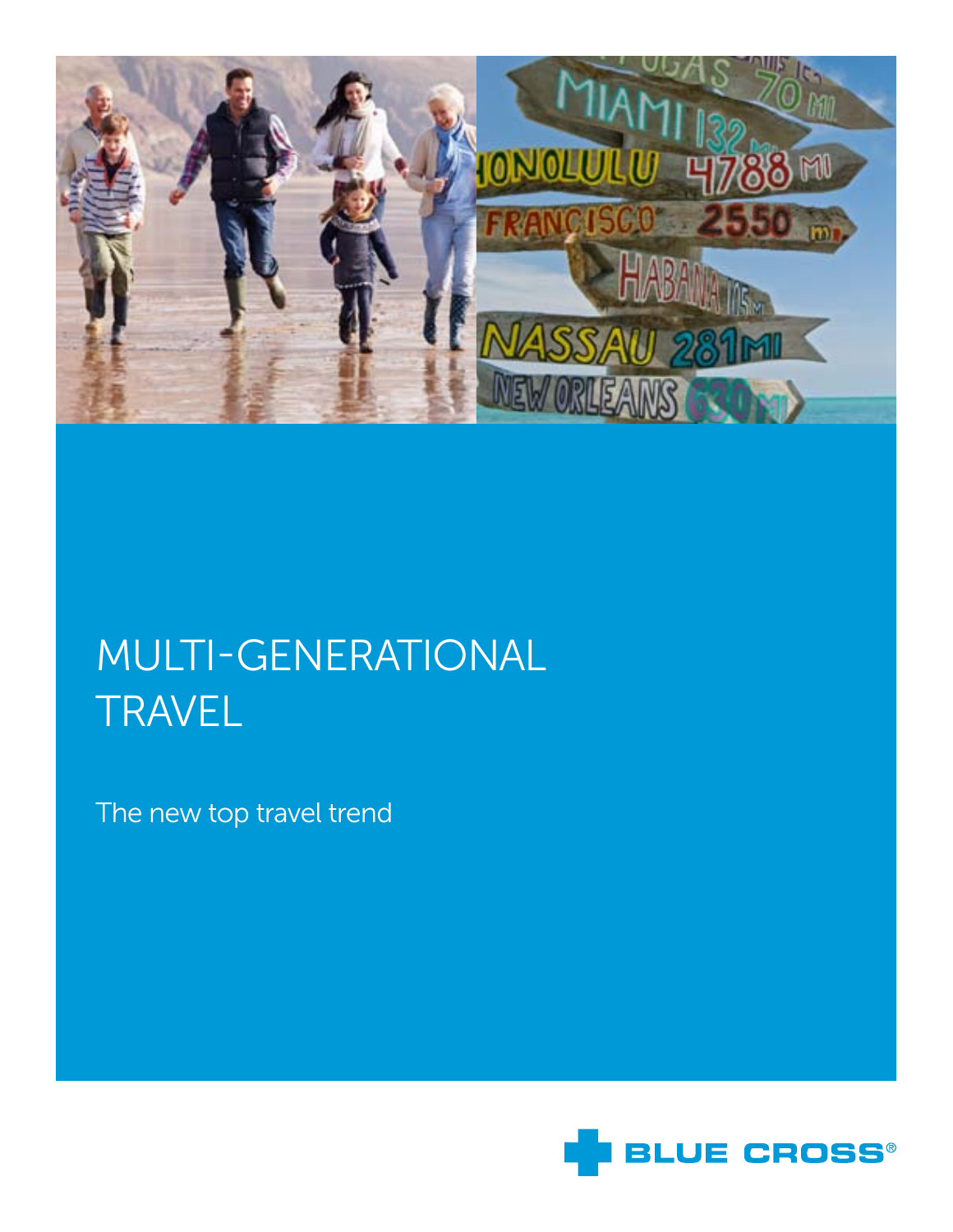Introduction Travel trends change, and the new top travel trend among Canadian travellers is multi-generational travel. With the baby boomer generation retiring in large numbers and wanting to spend more time with family, and with millennials having an increasing desire to travel and explore the world, more families are choosing to vacation together.

> The following takes a look at the new top travel trend of multi-generational travel, the reasons for the emergence of family vacations, multi-generational travel preferences, travel insurance considerations and tips for planning a multi-generational family vacation.

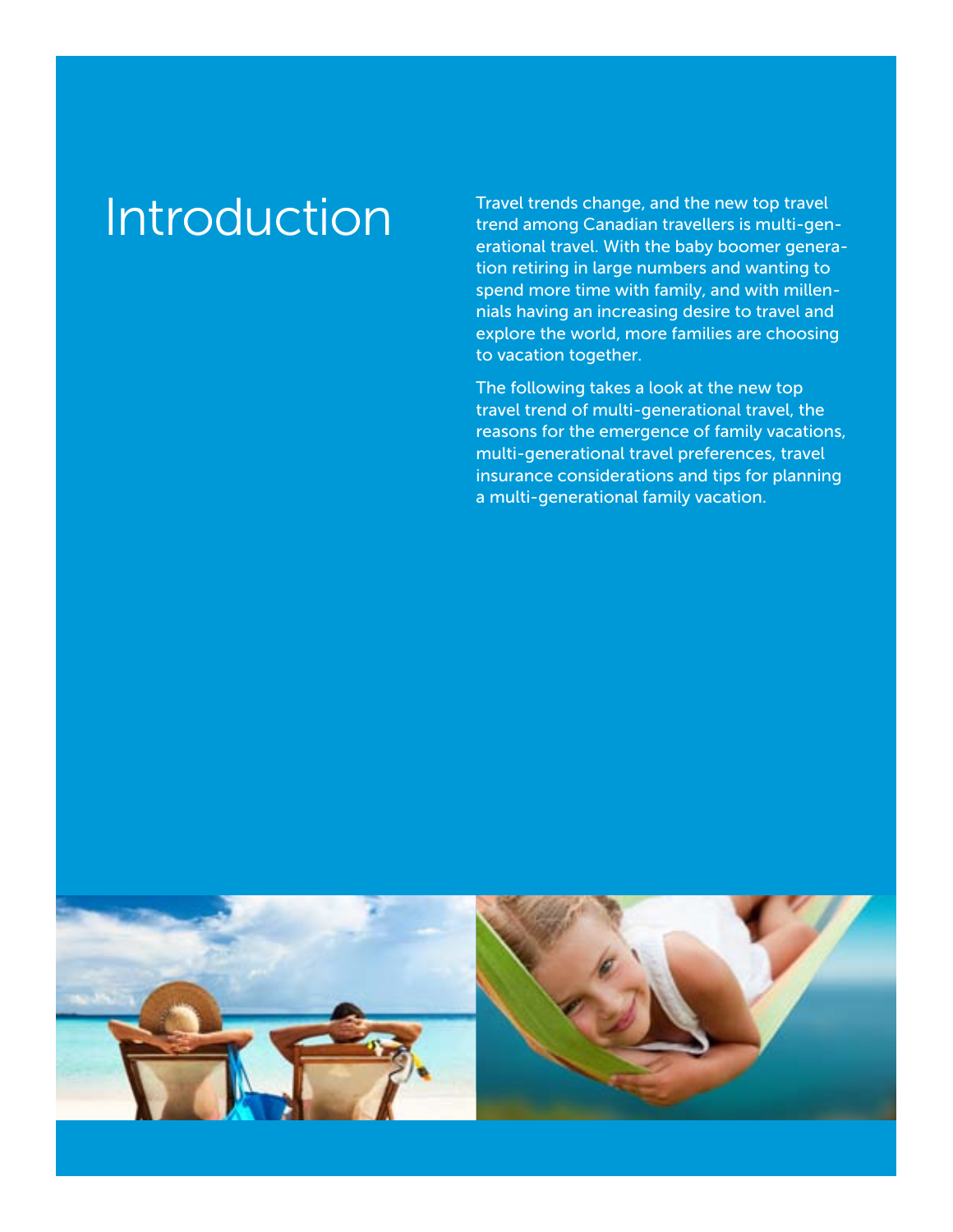

# The new top travel trend



Multi-generational travel is the new top travel trend. An increasing number of families are choosing to plan vacations and travel together. In the past, grandparents might head south for the winter, and parents might take the kids on a summer vacation. Today, families are choosing to travel as a group: grandparents, brothers, sisters, cousins and grandkids are all taking part in family vacations. This trend is changing the travel industry, as resorts, airlines, hotels and travel agents must adjust their travel offerings to accommodate the larger family vacations.

The Conference Board of Canada believes the growth in multi-generational travel is directly impacted by the baby boomer generation and an aging population that is living a healthy and longer life:<sup>1</sup>

"At the heart of this trend is the Baby Boom generation, of whom four in ten are grandparents. This population segment values travel and doesn't consider a vacation a luxury, but rather a 'must have.' They are living longer and staying active later into life. This group is also wealthier than their predecessors, often allowing them to be the 'financiers' of the family vacation. As the number of grandparents continues to increase, multi-generational travel will also grow in size and influence."

Families are also looking for new travel experiences. The standard family vacation of the past is no longer desired by most families. Canadians are more able and willing to explore, venture farther away from home, and they do so with the entire family.

"Forget solo travel. The big trend now is to bring the entire family along for an unforgettable adventure. Families are forgoing the family vacations of the past, where quality time was spent parked at the beach, and instead are looking for transformative experiences that the whole family can share," says AFAR editor Jen Murphy.<sup>2</sup>

Murphy expects the trend of multi-generational travel to continue to grow in the years to come, particularly with a focus on educational travel experiences.

# About multi-generational travel

Multi-generational travel is on the rise. In their research, Preferred Hotel Group found that "40% of all active leisure travelers have taken at least one multi-generational trip (defined as a trip of parties of three or more generations) during the previous 12 months."3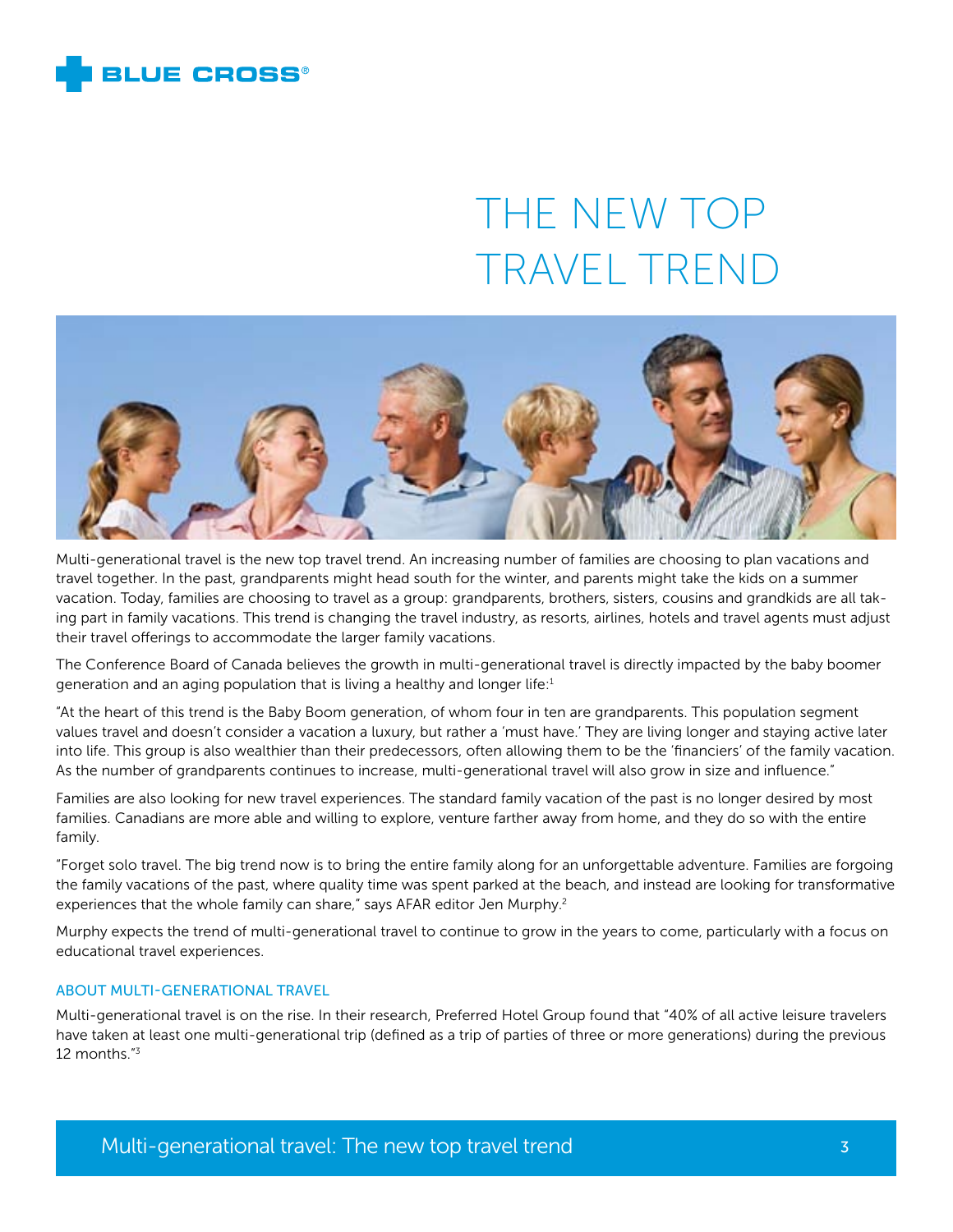

Jeri Clausing of Travel Weekly summarizes the key findings of the Preferred Hotel Group survey:

Multigenerational vacations now represent half of all vacations taken by both grandparents and parents. While the party consisted of grandparents, parents and their children on 44% of such trips, on the remaining 56% the definition of multigenerational groups has expanded to include siblings (31%), nephews/nieces (20%), and friends (20%).<sup>4</sup>

Extended family trips are a way to get the whole family together and celebrate each other. Many families live farther apart, making multi-generational travel an opportunity for families to come together beyond traditional family reunions and during the holidays.

One of the biggest reasons why families plan trips of this nature is to celebrate family: 77% of trips were associated with a life event. Specifically, the life events included:<sup>5</sup>

- Milestone birthday (50%)
- Milestone anniversary (40%)
- Family reunions (39%)
- • Weddings (37%)

Other events, such as engagements, new jobs and promotions, and retirement, are also reasons for family travel.

# Profile of a multi-generational traveller

Based on the Preferred Hotel Group survey, the general makeup of multi-generational travellers was as follows:<sup>6</sup>

- 55% women and 45% men
- 74% married
- Mean age of 47 years old
- • 67% with a college degree or higher academic qualification
- 41% with a household income \$100,000 or higher
- More frequent travellers than non–multi-generational control group (4.4 trips per year and 3.6 trips per year, respectively)
- More likely to travel internationally than non–multi-generational control group

# Reasons for the emergence of multi-generational travel

Multi-generational leisure travel has become a big market for several reasons:

### 1. Baby boomers are retiring

Baby boomers are healthier and wealthier than the previous generation, and they are retiring at a rapid pace in Canada. With retirement comes more free time, disposable income and a desire to see extended family and travel. Baby boomers see travel as a must rather than a nice thing to do, and for many, their trip of a lifetime includes the entire family, making family travel a top priority.

How many baby boomers are there? The Conference Board of Canada estimates that:<sup>7</sup>

- • Between 2014 and 2019, the number of Canadians between 55 and 64 years of age will increase by 12%
- The number of people aged 65 and older will increase by 20%
- • By 2017, there will be more seniors in Canada than children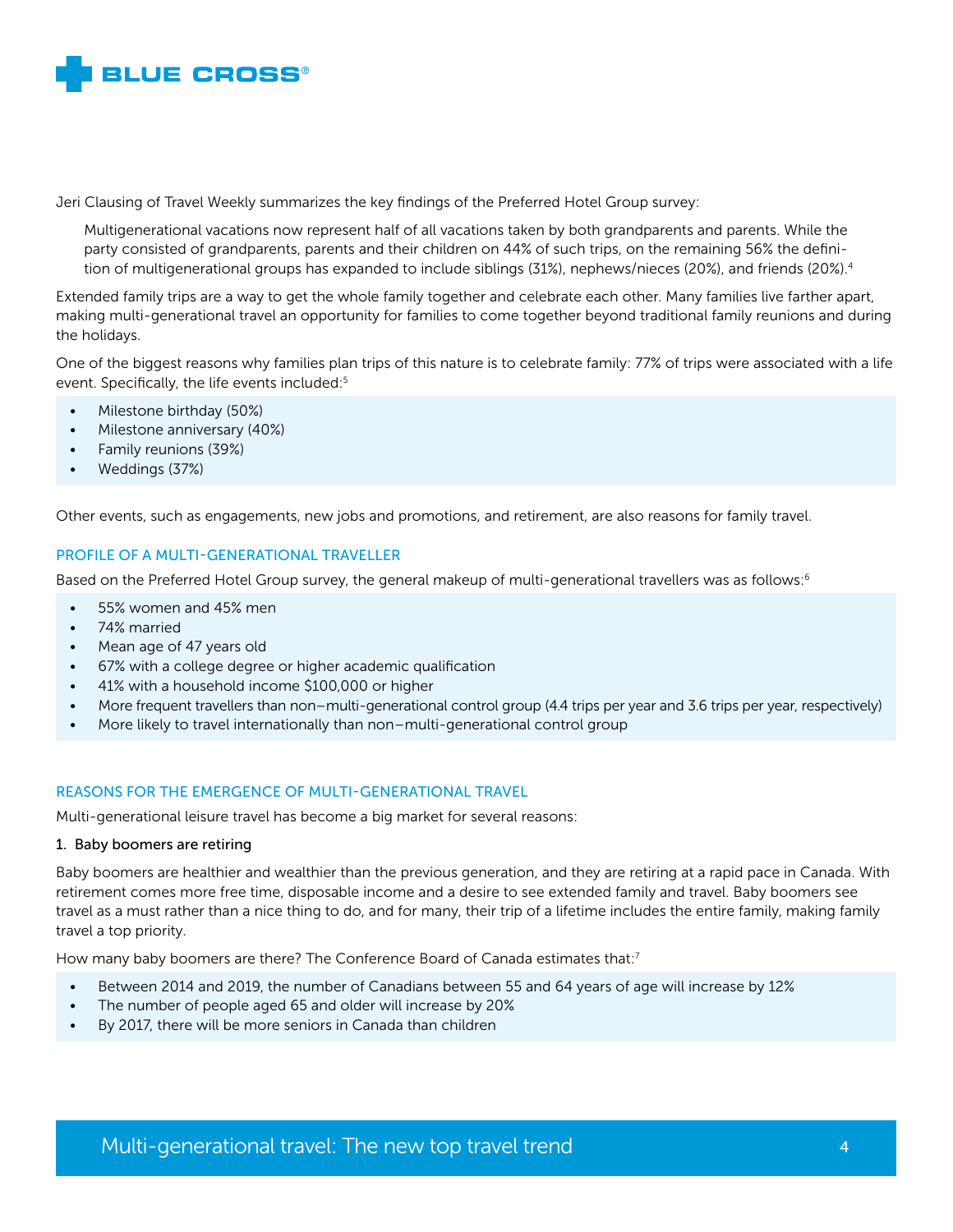

### 2. Families live farther apart

While it used to be common for families to live down the block or around the corner, today they live farther apart. It's now common for families to live in different cities, provinces and even countries.

Family travel is a great opportunity to get the family together, enjoy a vacation and create family memories. Multi-generational travel has become the best choice for families to come together in one place.

A recent AARP/CARP survey<sup>8</sup> provided some insight into how far apart extended families are living today and the desire of grandparents to see their extended family:

- One-third of grandparents live within 40 km of their grandchildren
- Three-quarters of grandparents wish they could see their grandchildren more often
- • "Reconnecting with friends and family" was found to be the main motivation for leisure travel

With grandparents often being the driving force behind family vacations and visiting family, and with them having more disposable income and free time, booking a family vacation is the perfect opportunity to get the family together.

# 3. There is a greater need to get away

People are increasingly feeling the need to get away from their fast-paced jobs and lives. Technology has eliminated the divide between public and private life, and evenings and weekends are no longer solely set aside for family. Other lifestyle and worldly factors have also helped people reassess what they value, placing family at the top of the list:

"The recession and other worldly concerns have only affirmed the need for families to reconnect. Fully 84% of the multigenerational travel surveyed agreed that 'these difficult times have helped me focus on the things that matter most in life.'"9 Multi-generational travel allows people to get away and see the family at the same time.

# 4. Growth of destination weddings and milestone celebrations

The way people celebrate weddings and other life milestones has changed dramatically. Today, it's estimated that about one-quarter of weddings are destination weddings.10 People are also more willing to go all-out for milestone birthdays, retirements and other life events. The backyard party has now been replaced with a trip with the entire family.

"The older the boomers get, the more family travel they're doing," says Chris Fair, Resonance Consultancy president.<sup>11</sup> He adds that "a lot of that travel is planned around milestone events" and that the market is about "trading memories, convenience and value."

#### The role of millennials

The millennial generation also has a lot to do with the emergence of multi-generational travel. Millennials enjoy travelling. They also do their research and put more time and effort into their vacation planning, and they want to travel with the entire family. A study reported that 91% of millennials stated they try to take a multi-generational trip each year.<sup>12</sup>

Millennials are also more likely to get professional help to plan trips. "Millennials are also among the highest groups using agents for multigenerational trips because the logistics of planning such a vacation are complicated, and they recognize the benefits of tapping into a professional's knowledge when planning a trip to a destination for the first time," says Lindsey Ueberroth, president and CEO of Preferred Hotel Group.13

There is no question that millennials continue to be more of a force in the travel industry. What makes them unique is that they are a "much more ethnically diverse group than other generations and so are more interested in international travel,"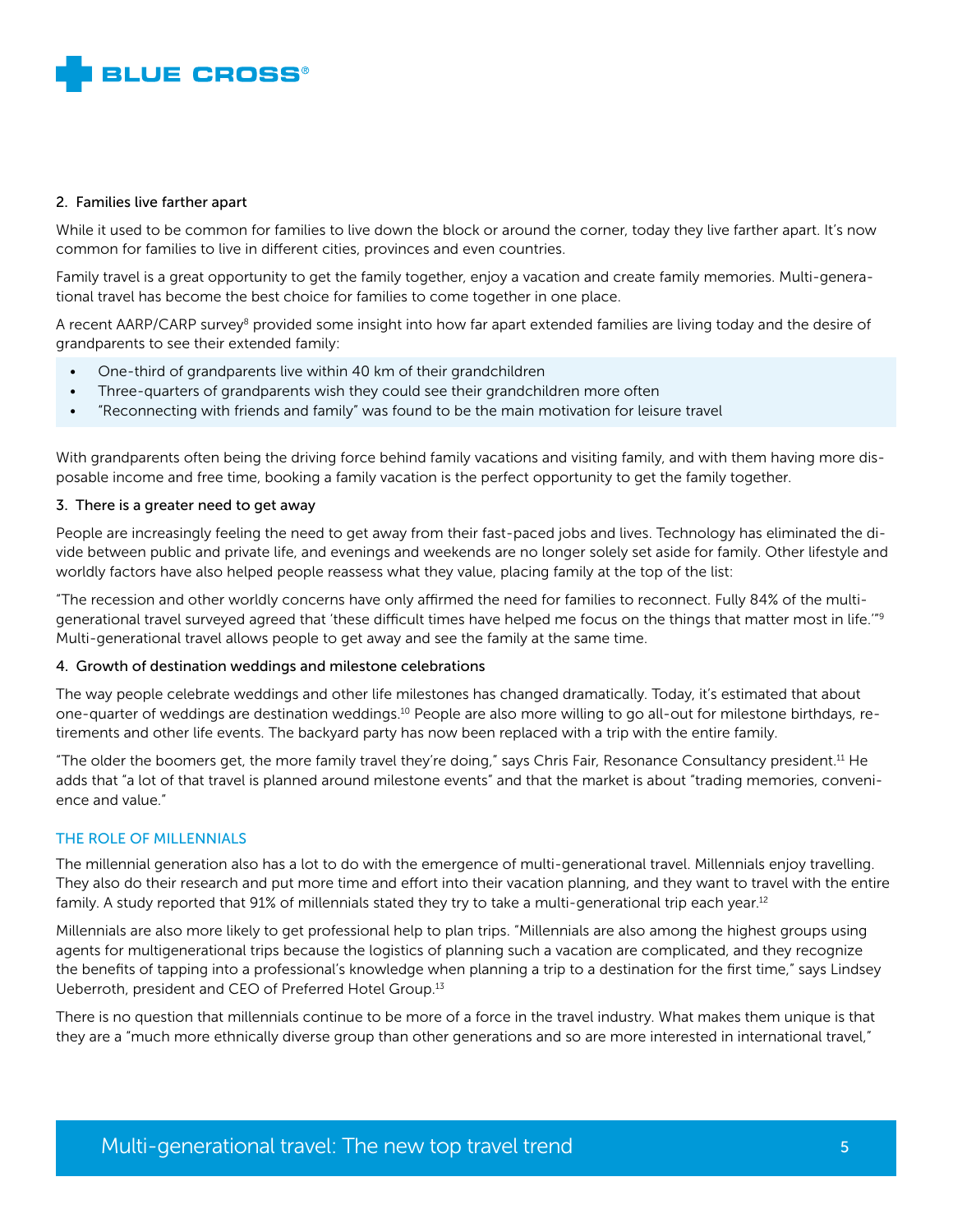

says Fair.<sup>14</sup> He added that millennials are more interested in exploring options beyond resorts, they plan trips based on their interests and they are more likely to travel with friends and family in organized groups.



# Multigenerational travel preferences

Multi-generational travellers' vacation preferences are not unlike those of other travellers. However, they are more willing to travel farther, and they are more specific about their travel needs.

#### Where families are travelling

Multi-generational travellers are going all over the world, and they plan to do so in the future. About one-third of people who travelled internationally vacationed with the family in Europe.15 Also, Canadians 55 and older are approximately 40% more likely to travel overseas for leisure than their younger counterparts.16

Here is a breakdown of where multi-generational travellers plan to travel:<sup>17</sup>

- Europe: 60% (4% more than non–multi-generational travellers)
- • Caribbean: 56% (3% more)
- Oceania: 35% (4% more)
- Mexico: 25% (1% more)
- • Latin America: 23% (same)
- Asia: 23% (same)
- Africa: 15% (2% more)

Only 10% of multi-generational travellers stated they are not interested in travelling internationally within the next two years.

In terms of trips to Canada and the United States:

- $\bullet$  43% are interested in travelling within Canada<sup>18</sup>
- • 53% are interested in travelling to California
- 50% to Florida
- 45% to Hawaii<sup>19</sup>

# Desired travel experience

Above all else, people want a vacation spot to unwind and relax in. Relaxation was at the top of the list for 88% of multigenerational travellers surveyed.20

Multi-generational travel: The new top travel trend 6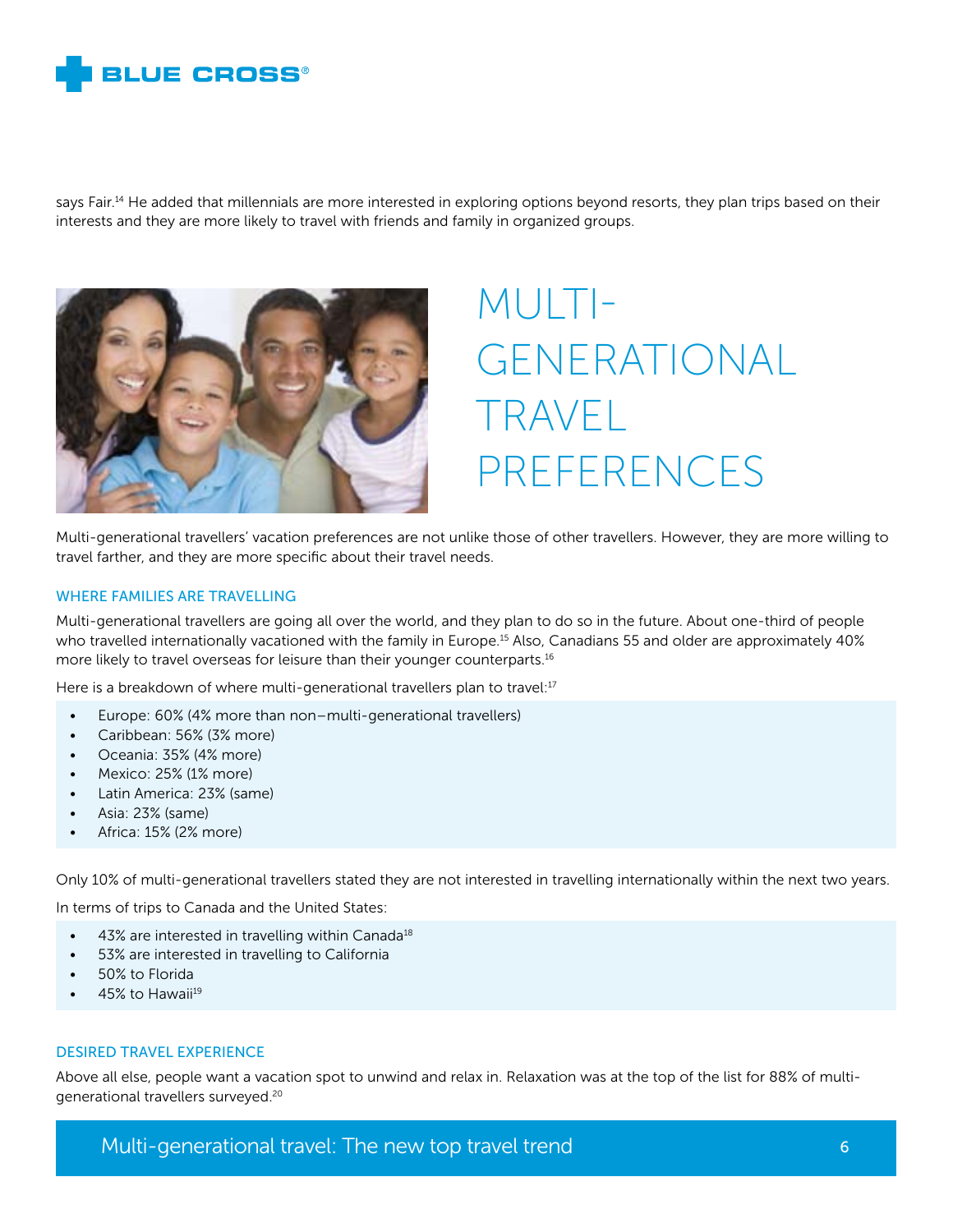

What other attributes are these travellers looking for when planning a trip?

- Beautiful scenery (88%)
- • A travel destination they had not visited before (83%)
- A beach vacation experience (71%)
- The chance to try different cuisines (69%)
- Outdoor adventure (49%)
- Snorkelling or scuba diving (42%)
- • Water sports (33%)
- Whitewater rafting/kayaking (31%)<sup>21</sup>

# Trip planning preferences

When planning family trips, multi-generational travellers consider value to be an important factor when booking accommodations. Value, location, previous experience and reputation are the core considerations for these travellers. Value for the price and room rate were ranked as the most important decision factors by 92% of travellers, followed by hotel location (91%), previous experience with a hotel chain (89%) and reputation of the hotel  $(84%)$ .<sup>22</sup>

In terms of travel booking habits, 19% of multi-generational travellers have used a travel agent at least once in the previous 12 months.<sup>23</sup> For Canadians planning outbound trips, 46% intend to use a travel agent to book their trip,<sup>24</sup> and travellers are more likely to use a travel agent for longer trips to Europe or Asia than for trips within Canada or the US.

When researching trip options, "87 per cent plan to use the internet to research their destination and compare prices. In addition, 79 per cent plan to book some or all of their vacation online."25

The most commonly used websites for researching destinations, comparing prices, and booking flights, accommodations and trip activities include Expedia.ca, Travelocity.ca, iTravel2000, Selloffvacations.ca and Flightcentre.<sup>26</sup>

Many multi-generational travellers are also active in the online travel community: 17% have posted content on a travel blog, 13% have made travel decisions based on information found on social media sites and 37% have visited an online community to explore travel options. However, friends and family remain the main source for getting travel ideas.<sup>27</sup>



Tips for planning a multigenerational family vacation

Planning a multi-generational family vacation can be a challenge. The inherent logistics of booking travel plans for multiple family members, all with unique travel needs and wants, makes it more complicated than the average vacation.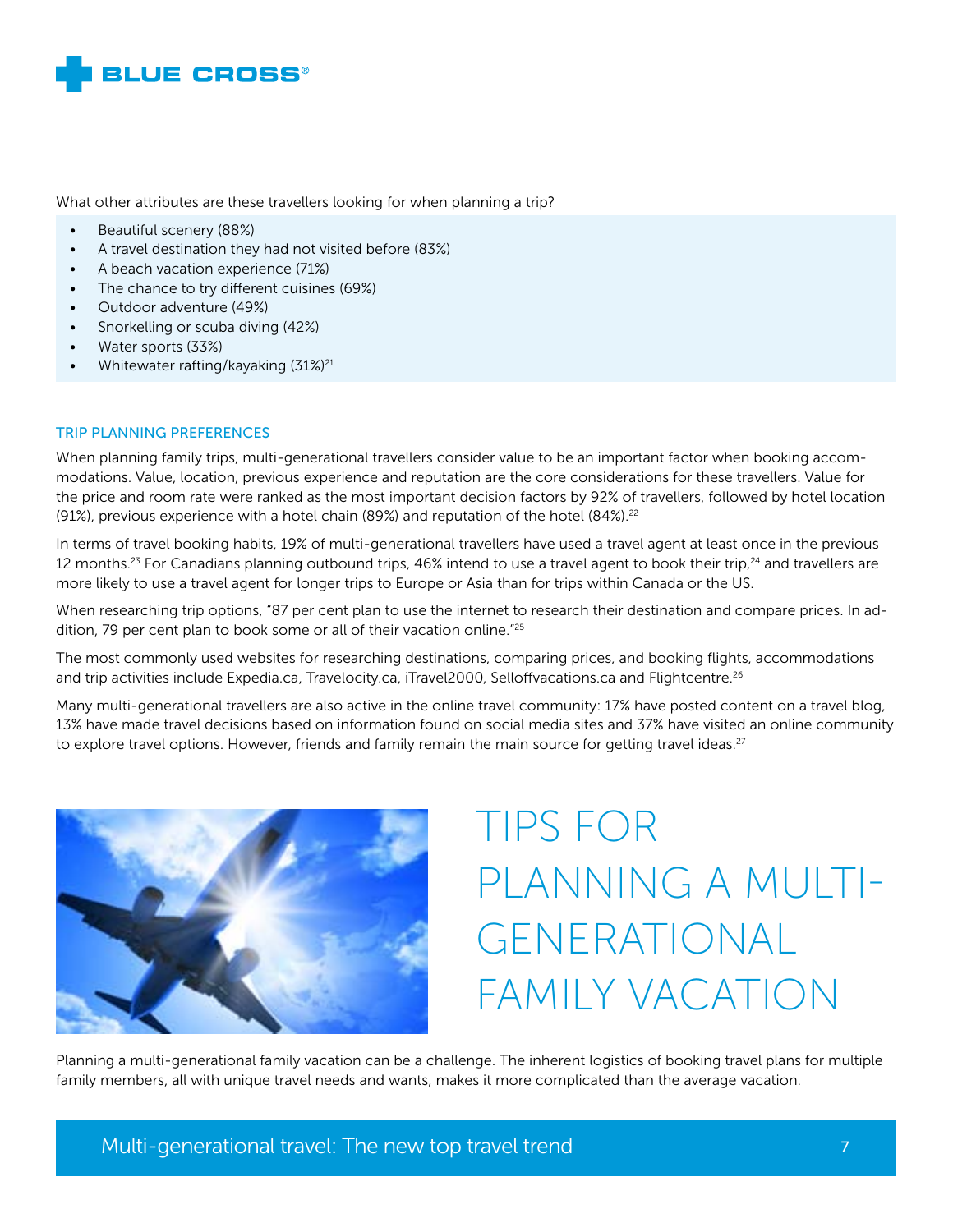

When booking a family vacation, you need to consider:

- **Budget and financing**
- • Availability, vacation time and best times to travel
- Accommodations that will suit a large group
- Special needs (children, family members with medical conditions)
- Where each traveller lives
- • Balancing the travel desires and needs of all family members

Here are some great tips to help book a trip the entire family can enjoy:

# 1. Plan ahead and don't rush

Getting everyone on board can be a challenge. With so many different agendas, schedules and travel preferences to consider, there is a potential for conflict if you try to rush your travel planning or force the issue. Give your family enough time to prepare for the trip properly. Take things one step at a time, and consult a travel expert if you run into planning issues.

# 2. Get everyone involved

Taking a democratic approach is best. If possible, discuss travel plans with everyone in a large group. Ask everyone what they want to see and do, and where they want to visit. Create a list of everyone's preferences and then narrow it down based on what your family wants to do. This way, all travellers feel they were part of the planning process, even if they don't get to do everything they want on the trip.

# 3. Plan something for everyone

Try to plan something for everyone. Remember, this doesn't mean everyone has to participate in every activity. On certain days, you can break up the family into groups based on the activities they want to do that day. For example, some travellers may go hiking while the others spend the day at the beach. Or you take the kids to an amusement park while the grandparents go on a guided tour. As long as everyone gets to do something they like, you should be able to keep everyone happy.

#### 4. Be realistic

From the start, try to be realistic about all aspects of your trip – length of stay, budget, number of activities planned, accommodations, travel times and any other aspects of your trip. Trying to cram too many people in a hotel room or planning an almost impossible list of activities could take away from the enjoyment of your trip.

#### 5. Plan time together and apart

While the goal of the trip is to spend some quality time with your entire family, it doesn't mean that you have to spend every moment with them, and you shouldn't feel obligated to. It's okay to book some time apart or only with your immediate family.

#### 6. Be clear on finances

Always consider everyone's budget before planning the trip. Make sure everyone is clear on who pays for what and when. Discuss all family members' roles in not only paying for transportation and accommodations, but also for meals, activities, trips and other travel costs. Arguing about money is not something you want to do on vacation.

#### 7. Don't overcrowd the list of travellers

More is not always merrier when planning a family vacation. Remember that the more people are included in the trip, the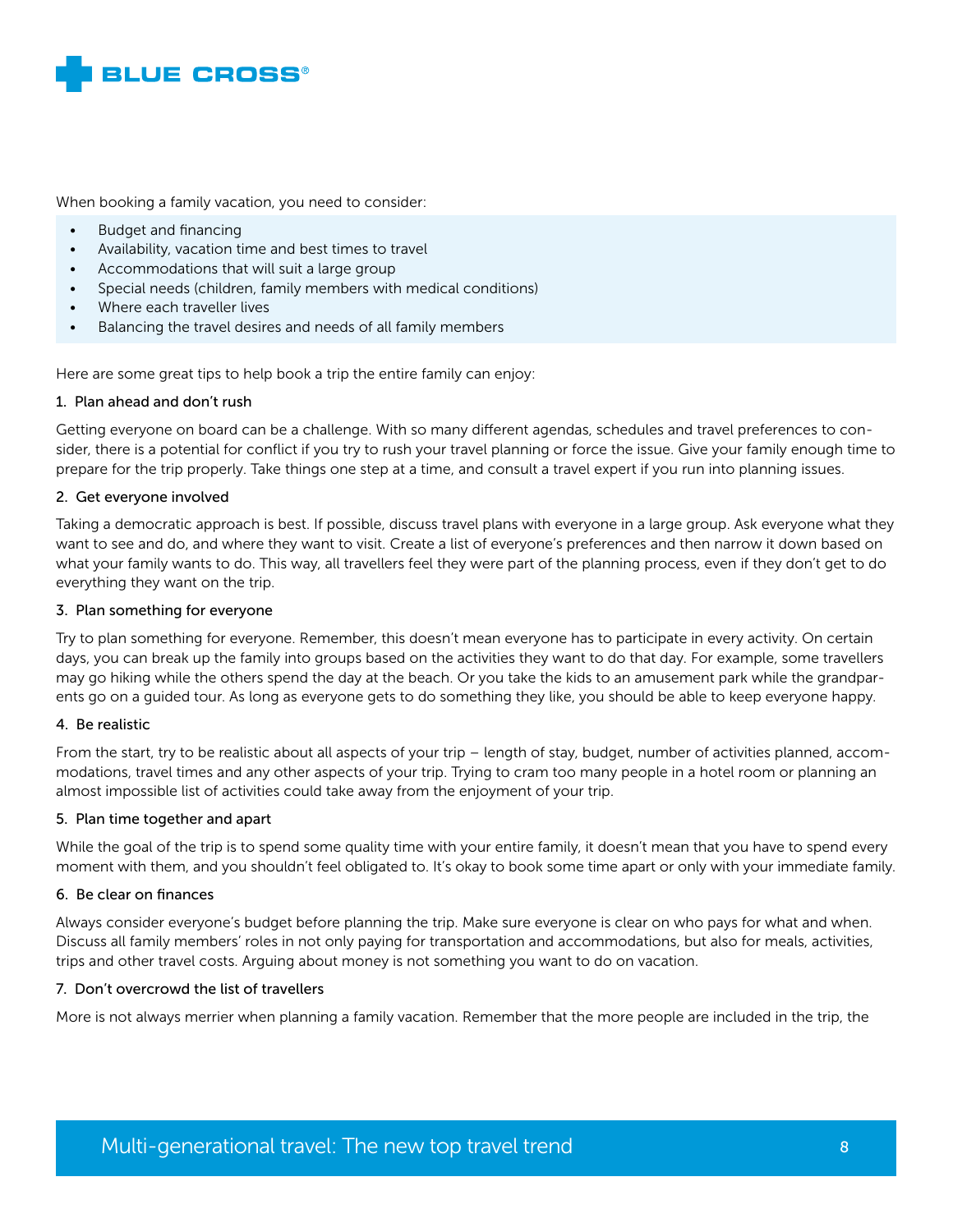

more difficult planning and logistics become. Every family is different, so choose a number of travellers that best suits your family.

### 8. Consider health and safety for all travellers

The health and safety of family members should always be the top priority when travelling. You must cater to the needs of the kids, grandparents and anyone with a medical condition. Ask your travel agent or travel insurer about options for travel insurance that may include coverage for pre-existing conditions to ensure everyone has access to emergency medical care should they need it.



# Travel **INSURANCE** considerations

Family vacation travel insurance is an important part of your trip planning. The risk of travel issues increases with the number of people in your group. Here are some tips to help get the best travel insurance coverage for your family vacation:

- Customize travel insurance based on your trip: If you are staying at a resort, then all-inclusive travel insurance is your best option. If you are planning a family cruise, then cruise travel insurance is worth considering. Customize your travel insurance policy based on family needs and trip details.
- Get family travel insurance: Depending on what time of year you travel, you may be able to obtain a family rate, which would help save money on your travel insurance. Be sure to confirm who would be included in the family rate. Usually these types of plans would not include grandparents, and aunts and uncles.
- Consider an annual plan: If your family takes multiple trips per year, then investing in an annual travel insurance policy will save you money and time when planning your vacation.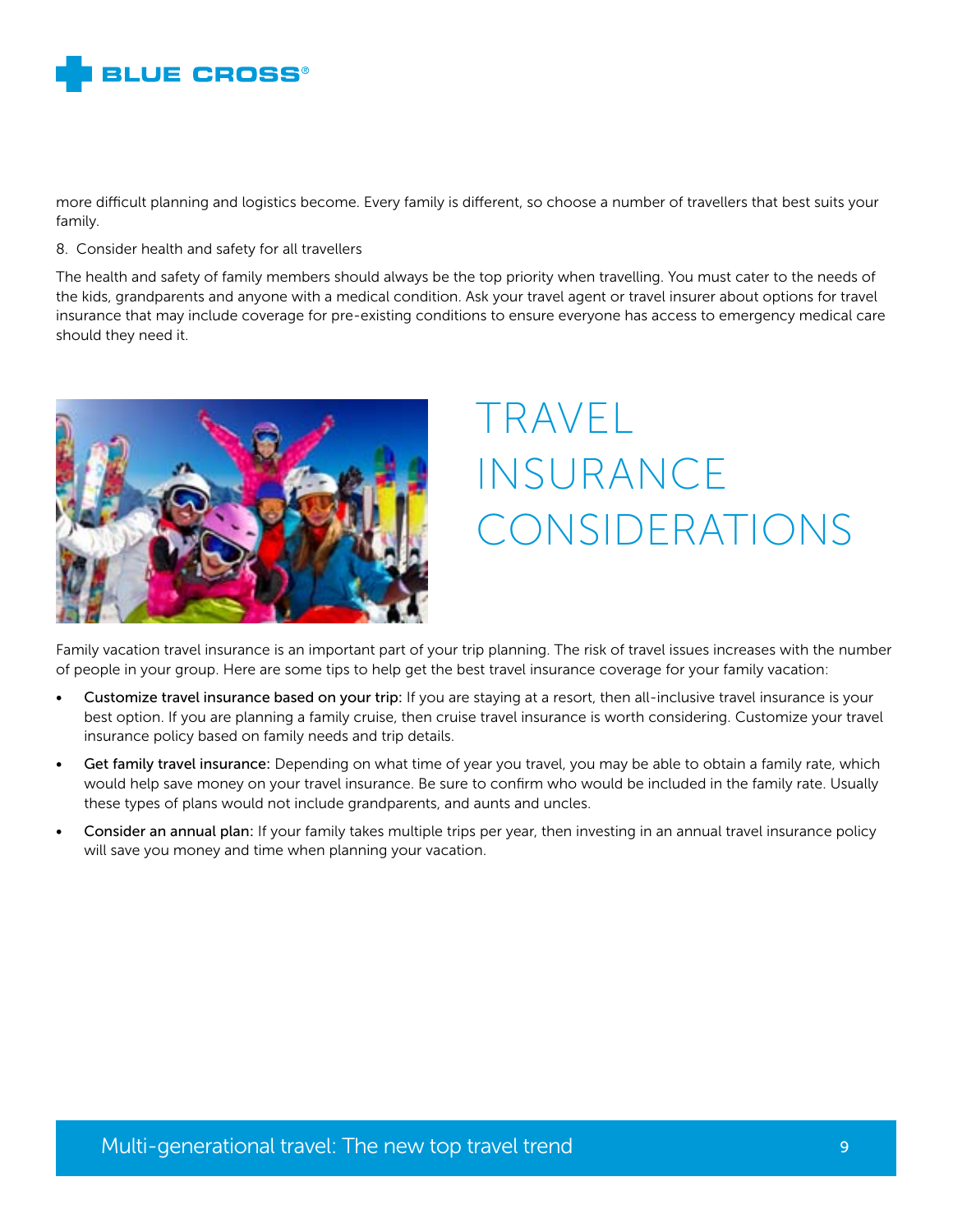Conclusion Multi-generational travel is growing quickly in<br>
popularity and continues to represent a signifipopularity and continues to represent a significant shift in the way families travel. With the baby boomer generation retiring, and with the growing number of Canadians who have more time and disposable income, planning multigenerational family vacations will become a larger focus of the travel industry.

> Multi-generational family trips are changing the dynamics of travel, and it's important to consider all members of the family when planning this kind of trip. Expect travel agencies, resorts and travel companies to reflect this emerging trend by offering more family-friendly and group travel planning options.